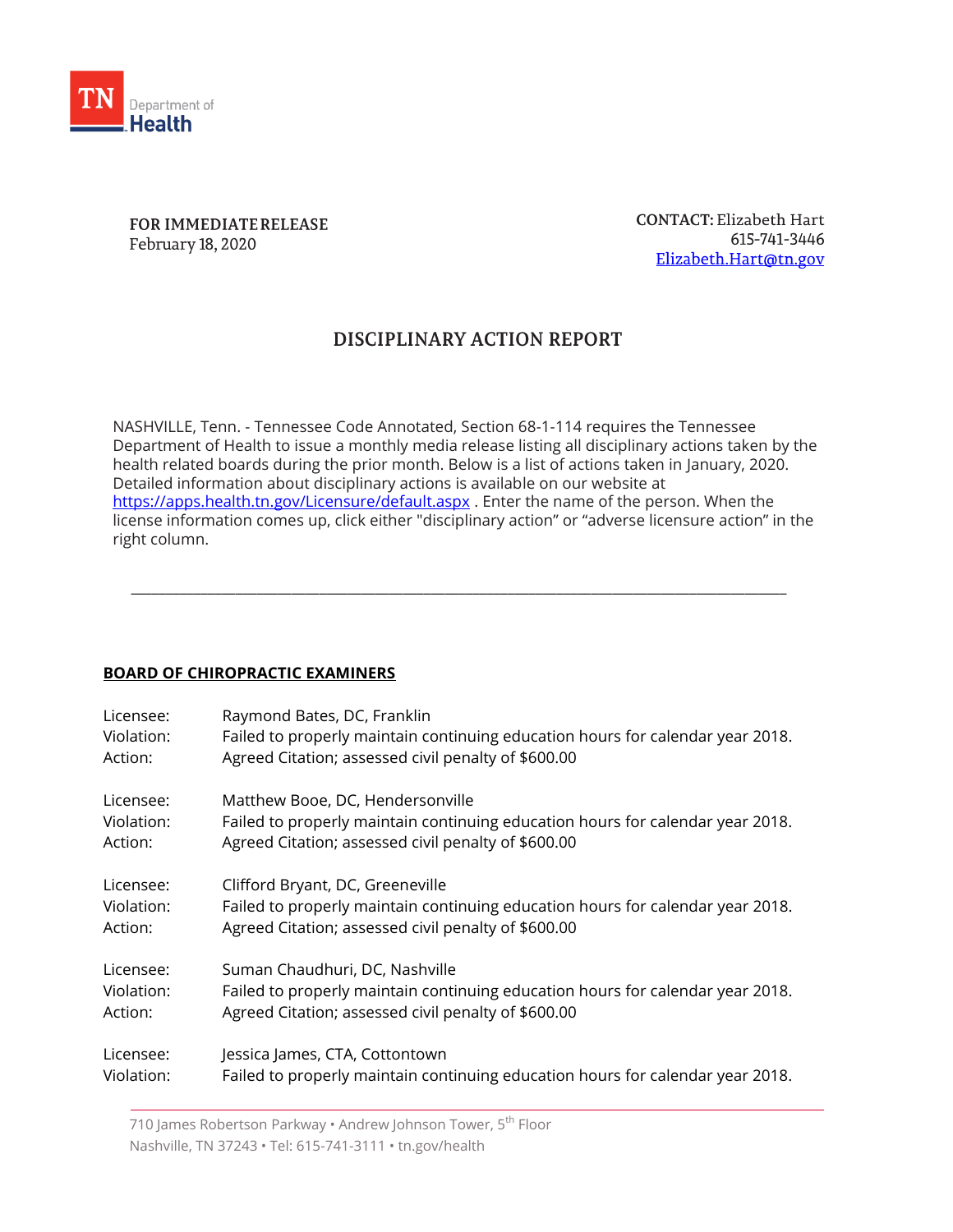

| Action:    | Agreed Citation; assessed civil penalty of \$300.00                            |
|------------|--------------------------------------------------------------------------------|
| Licensee:  | Chanceller Johnson, DC, Bartlett                                               |
| Violation: | Failed to timely renew license and practiced on an expired license             |
| Action:    | Agreed Citation; assessed civil penalty of \$1,500.00                          |
| Licensee:  | Karen Johnson, DC, Estill Springs                                              |
| Violation: | Failed to properly maintain continuing education hours for calendar year 2018. |
| Action:    | Agreed Citation; assessed civil penalty of \$600.00                            |
| Licensee:  | James Kassinger, DC, Pulaski                                                   |
| Violation: | Failed to properly maintain continuing education hours for calendar year 2018. |
| Action:    | Agreed Citation; assessed civil penalty of \$600.00                            |
| Licensee:  | Steven Koester, DC, Goodlettsville                                             |
| Violation: | Failed to properly maintain continuing education hours for calendar year 2018. |
| Action:    | Agreed Citation; assessed civil penalty of \$600.00                            |
| Licensee:  | Jessica Purvis, DC, Knoxville                                                  |
| Violation: | Failed to properly maintain continuing education hours for calendar year 2018. |
| Action:    | Agreed Citation; assessed civil penalty of \$600.00                            |
| Licensee:  | David Rahamut, DC, Cleveland                                                   |
| Violation: | Failed to properly maintain continuing education hours for calendar year 2018. |
| Action:    | Agreed Citation; assessed civil penalty of \$600.00                            |
| Licensee:  | Franco Rizzolo, DC, Palm Beach Gardens, Florida                                |
| Violation: | Failed to properly maintain continuing education hours for calendar year 2018. |
| Action:    | Agreed Citation; assessed civil penalty of \$600.00                            |
| Licensee:  | Ashley Taylor Rogers, CXT, Cleveland                                           |
| Violation: | Failed to properly maintain continuing education hours for calendar year 2018. |
| Action:    | Agreed Citation; assessed civil penalty of \$300.00                            |
| Licensee:  | Chad Rush, DC, Franklin                                                        |
| Violation: | Failed to properly maintain continuing education hours for calendar year 2018. |
| Action:    | Agreed Citation; assessed civil penalty of \$600.00                            |
| Licensee:  | Ben Sweeney, DC, Franklin                                                      |
| Violation: | Failed to properly maintain continuing education hours for calendar year 2018. |
| Action:    | Agreed Citation; assessed civil penalty of \$600.00                            |
| Licensee:  | Cassandra Wood, CTA, Ringgold, Georgia                                         |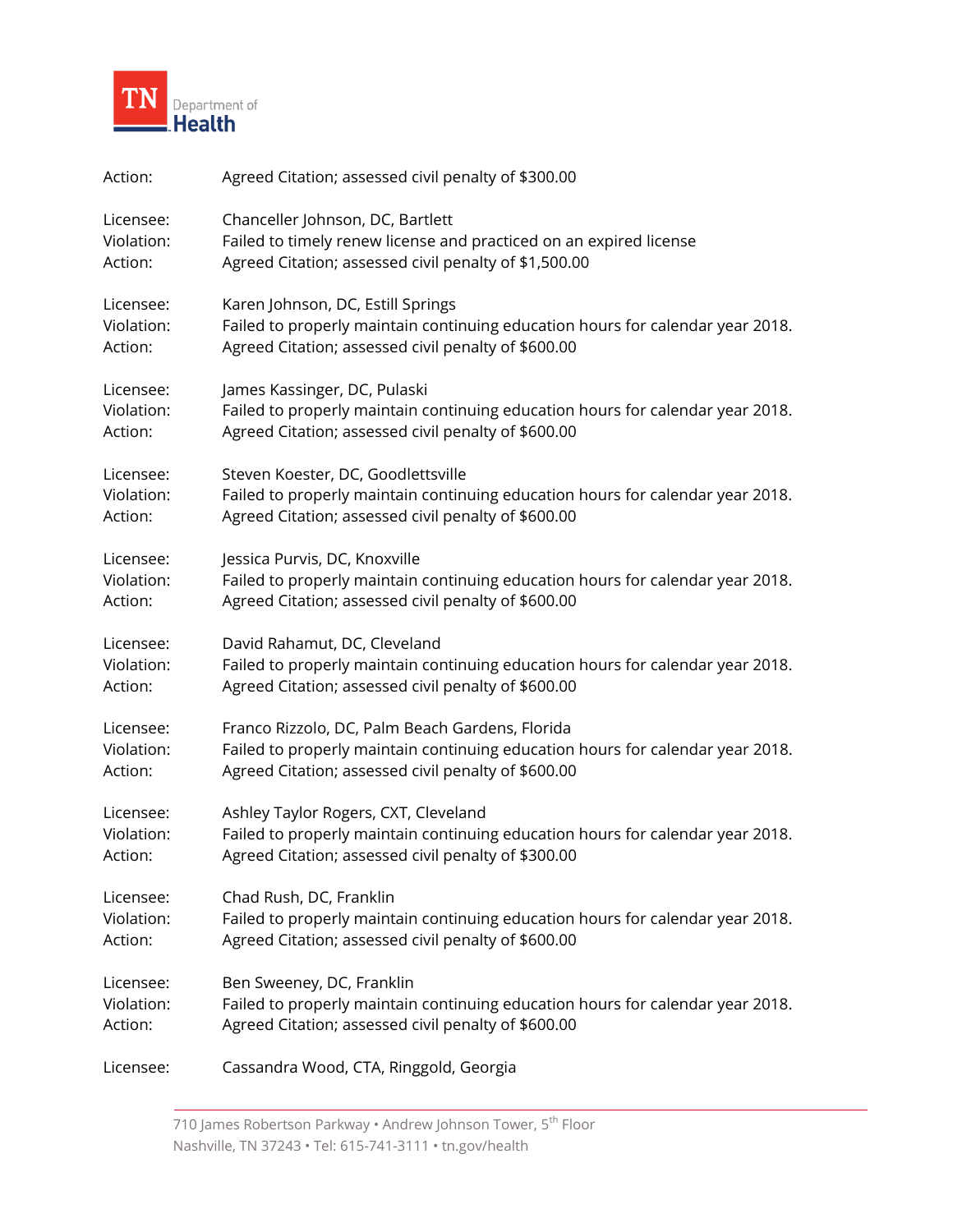

| Violation: | Failed to properly maintain continuing education hours for calendar year 2018. |
|------------|--------------------------------------------------------------------------------|
| Action:    | Agreed Citation; assessed civil penalty of \$300.00                            |
| Licensee:  | Catherine Ziska, CTA, Plano, Texas                                             |
| Violation: | Failed to properly maintain continuing education hours for calendar year 2018. |
| Action:    | Agreed Citation; assessed civil penalty of \$300.00                            |

# **BOARD OF DENTISTRY**

| Licensee:<br>Violation:<br>Action: | Erik Andersson, DDS, Centerville<br>Failure to timely renew license and practicing on an expired license<br>License reprimanded; assessed civil penalty of \$1,200.00 plus the costs of<br>prosecuting this matter. |
|------------------------------------|---------------------------------------------------------------------------------------------------------------------------------------------------------------------------------------------------------------------|
| Licensee:<br>Violation:            | Kristine A. Barnes, RDH, Kingston<br>Failed to properly maintain sufficient continuing education credits for the 2017-<br>2018 audit cycle.                                                                         |
| Action:                            | Agreed Citation; assessed civil penalty of \$300.00                                                                                                                                                                 |
| Licensee:<br>Violation:<br>Action: | Meghan Blitzer, RDA, Kingsport<br>Guilty of prior criminal conviction.<br>License granted and placed on probation to run concurrent with the criminal<br>probationary period.                                       |
| Licensee:<br>Violation:            | Brooke E. Bridges, RDH, Germantown<br>Failed to properly maintain sufficient continuing education credits for the 2017-<br>2018 audit cycle.                                                                        |
| Action:                            | Agreed Citation; assessed civil penalty of \$300.00                                                                                                                                                                 |
| Licensee:<br>Violation:            | Chasten N. Bryson, DA, Smyrna<br>Failed to properly maintain sufficient continuing education credits for the 2017-<br>2018 audit cycle.                                                                             |
| Action:                            | Agreed Citation; assessed civil penalty of \$150.00                                                                                                                                                                 |
| Licensee:<br>Violation:<br>Action: | Katelyn Cloyd, RDA, Hohenwald<br>Failure to timely renew license and practicing on an expired license<br>License reprimanded; assessed civil penalty of \$3,600.00 plus the costs of<br>prosecuting this matter.    |
| Licensee:<br>Violation:            | Jennifer D. Collins, DA, Fayetteville<br>Failed to properly maintain sufficient continuing education credits for the 2017-<br>2018 audit cycle.                                                                     |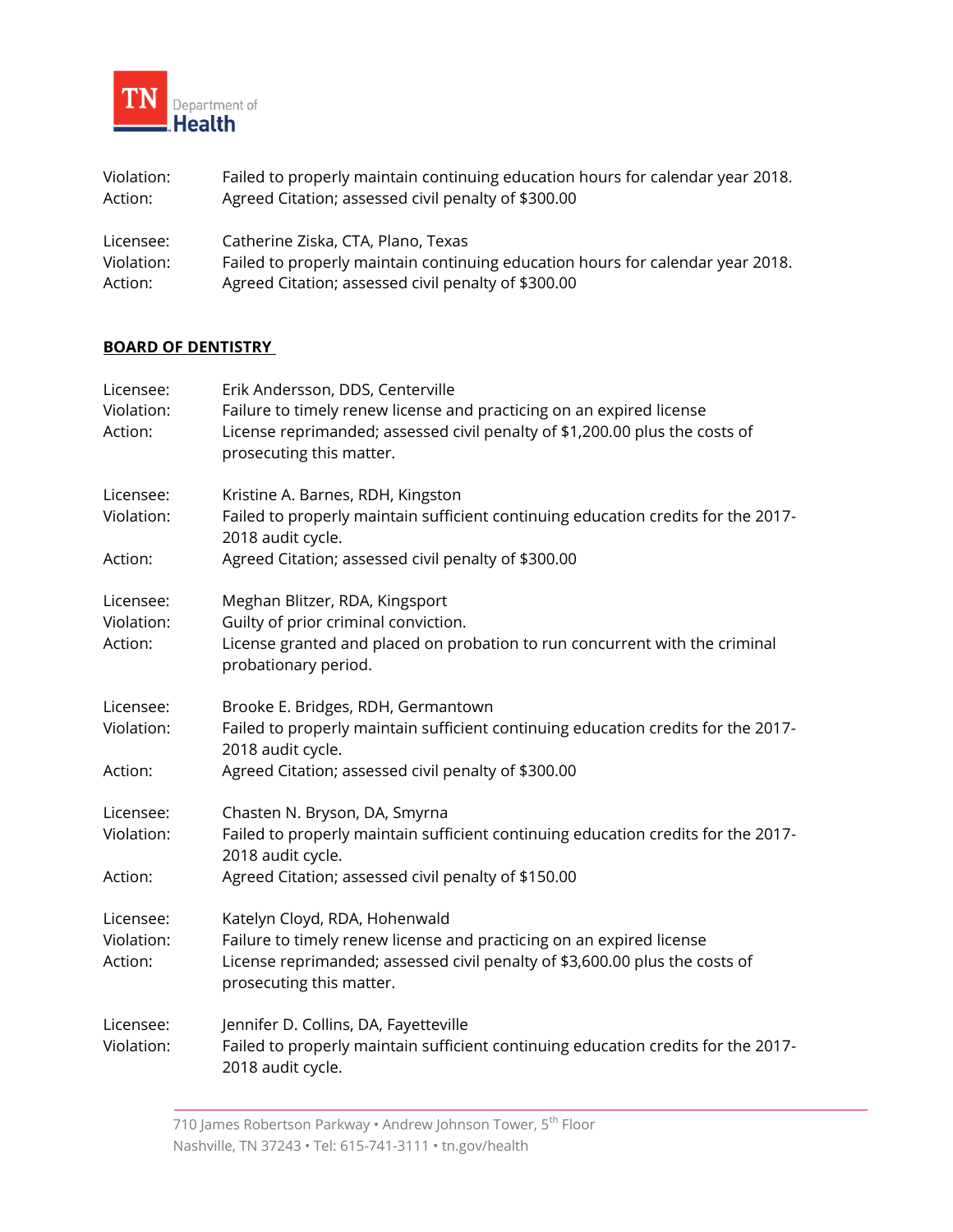

| Action:                 | Agreed Citation; assessed civil penalty of \$150.00                                                                                                                            |
|-------------------------|--------------------------------------------------------------------------------------------------------------------------------------------------------------------------------|
| Licensee:<br>Violation: | Stephen Daniel, DDS, White Pine<br>Failure to provide proof of ACLS certification from November 2018 to December<br>2018.                                                      |
| Action:                 | License reprimanded; assessed civil penalty of \$200.00 plus the costs of<br>prosecuting this matter.                                                                          |
| Licensee:<br>Violation: | James Dickson, DDS, Nashville<br>Failure to provide proof of 2 of the 4 continuing education hours required to<br>maintain a comprehensive conscious sedation permit.          |
| Action:                 | License reprimanded; provide proof of 2 continuing education hours in<br>anesthesia/sedation; assessed civil penalty of \$200.00 plus the costs of prosecuting<br>this matter. |
| Licensee:<br>Violation: | Caitlin A. Dotson, RDH, Collinwood<br>Failed to properly maintain sufficient continuing education credits for the 2017-<br>2018 audit cycle.                                   |
| Action:                 | Agreed Citation; assessed civil penalty of \$300.00                                                                                                                            |
| Licensee:<br>Violation: | Katie M. Evans, DA, Mt. Juliet<br>Failed to properly maintain sufficient continuing education credits for the 2017-<br>2018 audit cycle.                                       |
| Action:                 | Agreed Citation; assessed civil penalty of \$150.00                                                                                                                            |
| Licensee:<br>Violation: | Taryn E. Farmer, RDH, Camden<br>Failed to properly maintain sufficient continuing education credits for the 2017-<br>2018 audit cycle.                                         |
| Action:                 | Agreed Citation; assessed civil penalty of \$300.00                                                                                                                            |
| Licensee:<br>Violation: | Jamie S. Gross, DDS, Nashville<br>Failed to properly maintain sufficient continuing education credits for the 2017-<br>2018 audit cycle.                                       |
| Action:                 | Agreed Citation; assessed civil penalty of \$600.00                                                                                                                            |
| Licensee:<br>Violation: | Felicity Hartline, RDH,<br>Failure to provide proof of 30 of continuing education hours required to maintain a<br>license.                                                     |
| Action:                 | License reprimanded; provide proof of 30 continuing education hours including 2<br>hours in chemical dependency; assessed the costs of prosecuting this matter.                |
| Licensee:               | Cynthia A. Hartman, DDS, Mosheim                                                                                                                                               |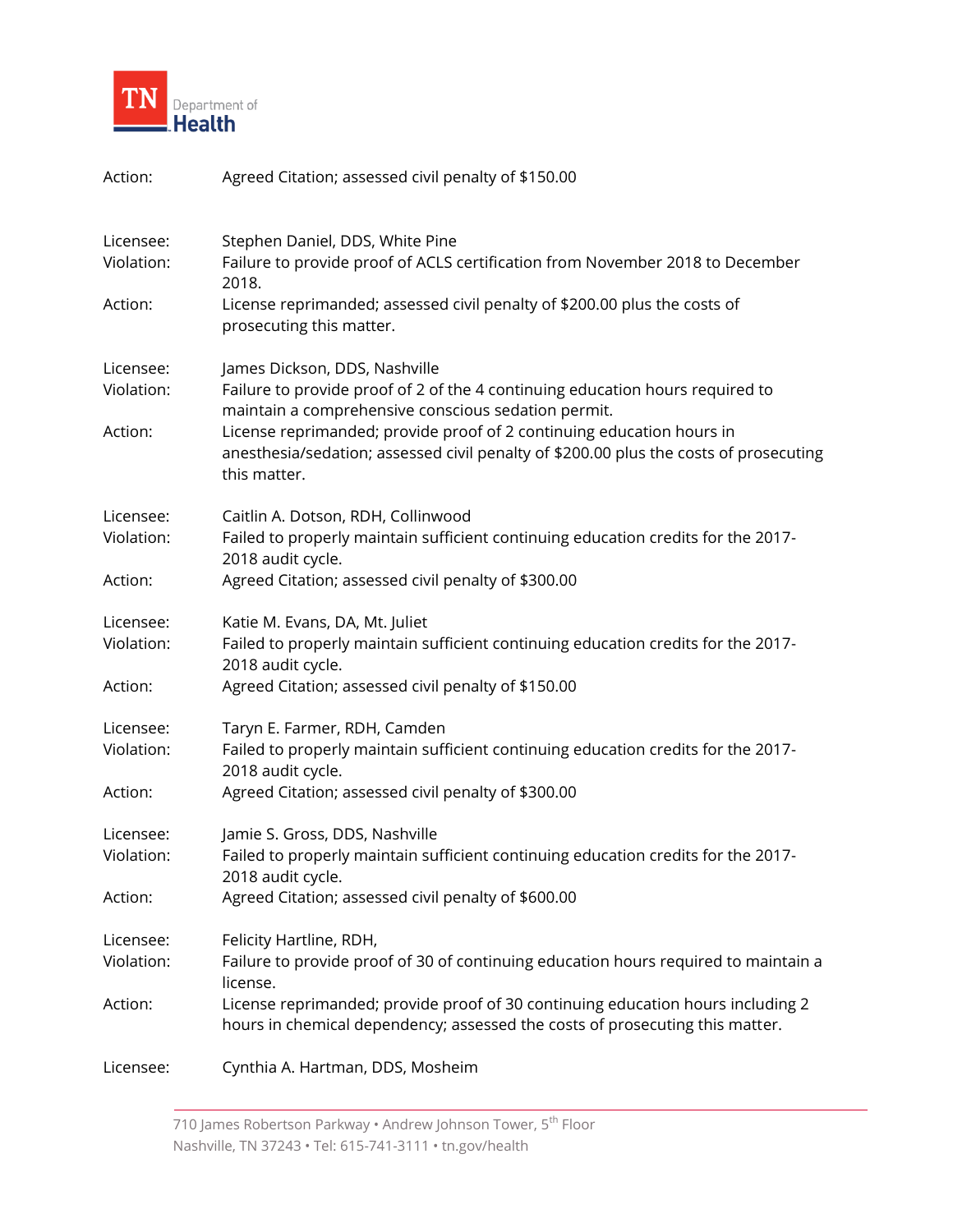

| Violation:              | Failed to properly maintain sufficient continuing education credits for the 2017-<br>2018 audit cycle.                                                                         |
|-------------------------|--------------------------------------------------------------------------------------------------------------------------------------------------------------------------------|
| Action:                 | Agreed Citation; assessed civil penalty of \$600.00                                                                                                                            |
| Licensee:<br>Violation: | Octavia S. Henderson, DA, Moscow<br>Failed to properly maintain sufficient continuing education credits for the 2017-<br>2018 audit cycle.                                     |
| Action:                 | Agreed Citation; assessed civil penalty of \$150.00                                                                                                                            |
| Licensee:<br>Violation: | Joshua Hethcox, DDS, Knoxville<br>Failure to provide proof of the 4 continuing education hours required to maintain a<br>comprehensive conscious sedation permit.              |
| Action:                 | License reprimanded; provide proof of 4 continuing education hours in<br>anesthesia/sedation; assessed civil penalty of \$400.00 plus the costs of prosecuting<br>this matter. |
| Licensee:<br>Violation: | Jennifer N. Holtzclaw, DA, Church Hill<br>Failed to properly maintain sufficient continuing education credits for the 2017-<br>2018 audit cycle.                               |
| Action:                 | Agreed Citation; assessed civil penalty of \$150.00                                                                                                                            |
| Licensee:<br>Violation: | Samuel J. Hutton, DDS, Franklin<br>Failure to properly maintain sufficient continuing education credits for the<br>2017/2018 audit cycle.                                      |
| Action:                 | Agreed Citation; assessed civil penalty of \$600.00                                                                                                                            |
| Licensee:<br>Violation: | Bernida L. Iqbal, DDS, Gallup, New Mexico<br>Failure to properly maintain sufficient continuing education credits for the<br>2017/2018 audit cycle.                            |
| Action:                 | Agreed Citation; assessed civil penalty of \$600.00                                                                                                                            |
| Licensee:<br>Violation: | Elizabeth R. Jacobs, DA, Winchester<br>Failed to properly maintain sufficient continuing education credits for the 2017-<br>2018 audit cycle.                                  |
| Action:                 | Agreed Citation; assessed civil penalty of \$150.00                                                                                                                            |
| Licensee:<br>Violation: | Jean Max Jean-Pierre, DDS,<br>Failure to provide proof of the 4 continuing education hours required to maintain a<br>comprehensive conscious sedation permit.                  |
| Action:                 | License reprimanded; provide proof of 4 continuing education hours in<br>anesthesia/sedation; assessed civil penalty of \$400.00 plus the costs of prosecuting<br>this matter. |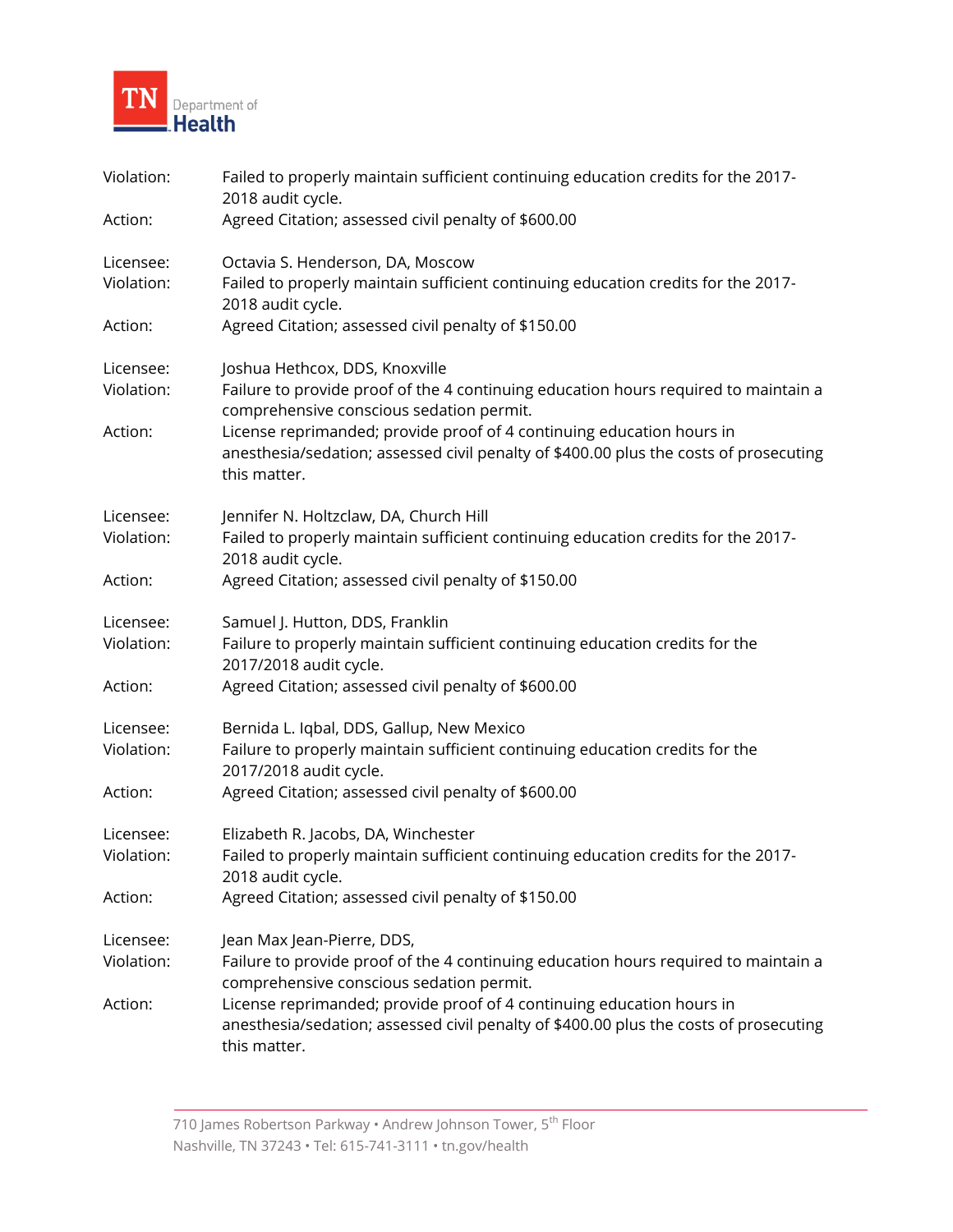

| Licensee:                          | Allison M. Jones, RDH, Maryville                                                                                                                                                                             |
|------------------------------------|--------------------------------------------------------------------------------------------------------------------------------------------------------------------------------------------------------------|
| Violation:                         | Failed to properly maintain sufficient continuing education credits for the 2017-<br>2018 audit cycle.                                                                                                       |
| Action:                            | Agreed Citation; assessed civil penalty of \$300.00                                                                                                                                                          |
| Licensee:<br>Violation:            | Anna M. Jones, RDH, Arlington<br>Failed to properly maintain sufficient continuing education credits for the 2017-                                                                                           |
| Action:                            | 2018 audit cycle.<br>Agreed Citation; assessed civil penalty of \$300.00                                                                                                                                     |
| Licensee:                          | Kristin, M. Kaelin, DDS, Old Hickory                                                                                                                                                                         |
| Violation:                         | Failed to properly maintain sufficient continuing education credits for the 2017-<br>2018 audit cycle.                                                                                                       |
| Action:                            | Agreed Citation; assessed civil penalty of \$600.00                                                                                                                                                          |
| Licensee:<br>Violation:            | Jennifer L. King, DA, Knoxville<br>Failed to properly maintain sufficient continuing education credits for the 2017-<br>2018 audit cycle.                                                                    |
| Action:                            | Agreed Citation; assessed civil penalty of \$150.00                                                                                                                                                          |
| Licensee:<br>Violation:<br>Action: | Penny Lay, RDH, Nashville<br>Failure to timely renew license and practicing on an expired license<br>License reprimanded; assessed civil penalty of \$2,400.00 plus the costs of<br>prosecuting this matter. |
| Licensee:                          | Brittney B. Liner, DA, Memphis                                                                                                                                                                               |
| Violation:                         | Failed to properly maintain sufficient continuing education credits for the 2017-<br>2018 audit cycle.                                                                                                       |
| Action:                            | Agreed Citation; assessed civil penalty of \$150.00                                                                                                                                                          |
| Licensee:<br>Violation:            | Esmeralda Lopez, DA, Cordova<br>Failed to properly maintain sufficient continuing education credits for the 2017-<br>2018 audit cycle.                                                                       |
| Action:                            | Agreed Citation; assessed civil penalty of \$150.00                                                                                                                                                          |
| Licensee:<br>Violation:            | Toshlyn B. Lowery, DA, Knoxville<br>Failed to properly maintain sufficient continuing education credits for the 2017-<br>2018 audit cycle.                                                                   |
| Action:                            | Agreed Citation; assessed civil penalty of \$150.00                                                                                                                                                          |
| Licensee:<br>Violation:            | Brittney M. Lynch, DA, Red Banks, Mississippi<br>Failed to properly maintain sufficient continuing education credits for the 2017-                                                                           |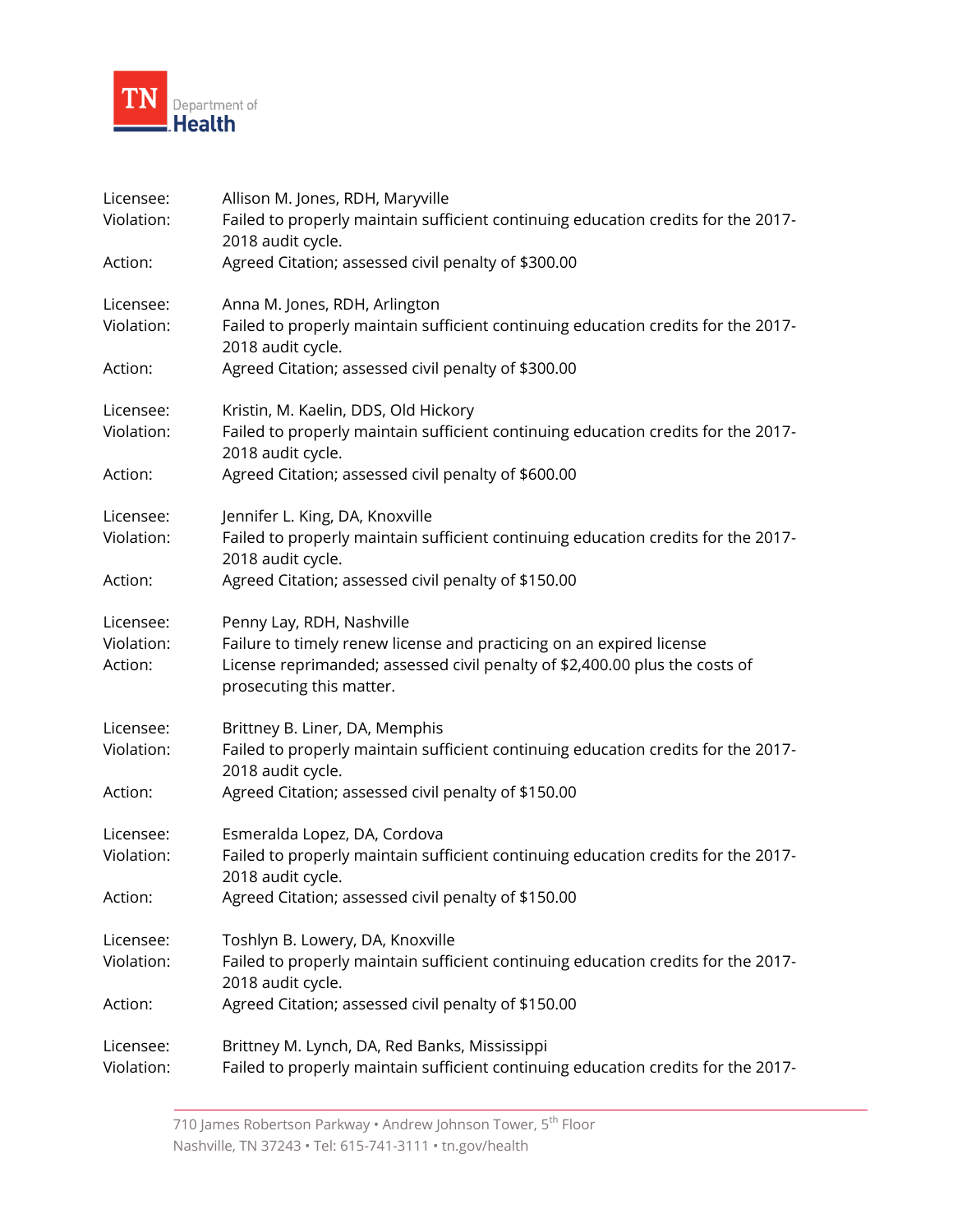

| Action:                 | 2018 audit cycle.<br>Agreed Citation; assessed civil penalty of \$150.00                                                                                                                                                                                            |
|-------------------------|---------------------------------------------------------------------------------------------------------------------------------------------------------------------------------------------------------------------------------------------------------------------|
| Licensee:<br>Violation: | William Mallard, DDS Knoxville<br>Failure to maintain all required drugs on site and easily accessible from the<br>operatory and recovery room.                                                                                                                     |
| Action:                 | License reprimanded; assessed civil penalty of \$100.00 plus the costs of<br>prosecuting this matter.                                                                                                                                                               |
| Licensee:<br>Violation: | Hannah K. Manire, DA, Donelson<br>Failed to properly maintain sufficient continuing education credits for the 2017-<br>2018 audit cycle.                                                                                                                            |
| Action:                 | Agreed Citation; assessed civil penalty of \$150.00                                                                                                                                                                                                                 |
| Licensee:<br>Violation: | Bryce F. McCreary, DDS, Lakeland<br>Guilty of permitting, directly or indirectly an unlicensed person to perform services<br>or work thatcan be done legally only by persons licensed to practice dentistry,<br>dental hygiene or as a registered dental assistant. |
| Action:                 | License reprimanded; assessed civil penalty of \$1,000.00 plus the costs of<br>prosecuting this matter.                                                                                                                                                             |
| Licensee:<br>Violation: | Garrett Orr, DDS, Winchester<br>Failure to provide proof of the 4 continuing education hours required to maintain a<br>comprehensive conscious sedation permit.                                                                                                     |
| Action:                 | License reprimanded; provide proof of 4 continuing education hours in<br>anesthesia/sedation; assessed civil penalty of \$400.00 plus the costs of prosecuting<br>this matter.                                                                                      |
| Licensee:               | Matthew Palomaki, DDS, Clarksville                                                                                                                                                                                                                                  |
| Violation:<br>Action:   | Failure to provide proof of ACLS certification from January 2017 to August 2017.<br>License reprimanded; assessed civil penalty of \$800.00 plus the costs of<br>prosecuting this matter.                                                                           |
| Licensee:<br>Violation: | Tonia-Marie Porter, DDS, Lebanon<br>Failure to provide proof of 2 of the 4 continuing education hours required to<br>maintain a comprehensive conscious sedation permit.                                                                                            |
| Action:                 | License reprimanded; provide proof of 2 continuing education hours in<br>anesthesia/sedation; assessed civil penalty of \$200.00 plus the costs of prosecuting<br>this matter.                                                                                      |
| Licensee:<br>Violation: | Maria M. Potvin, DA, Clarksville<br>Failed to properly maintain sufficient continuing education credits for the 2017-<br>2018 audit cycle.                                                                                                                          |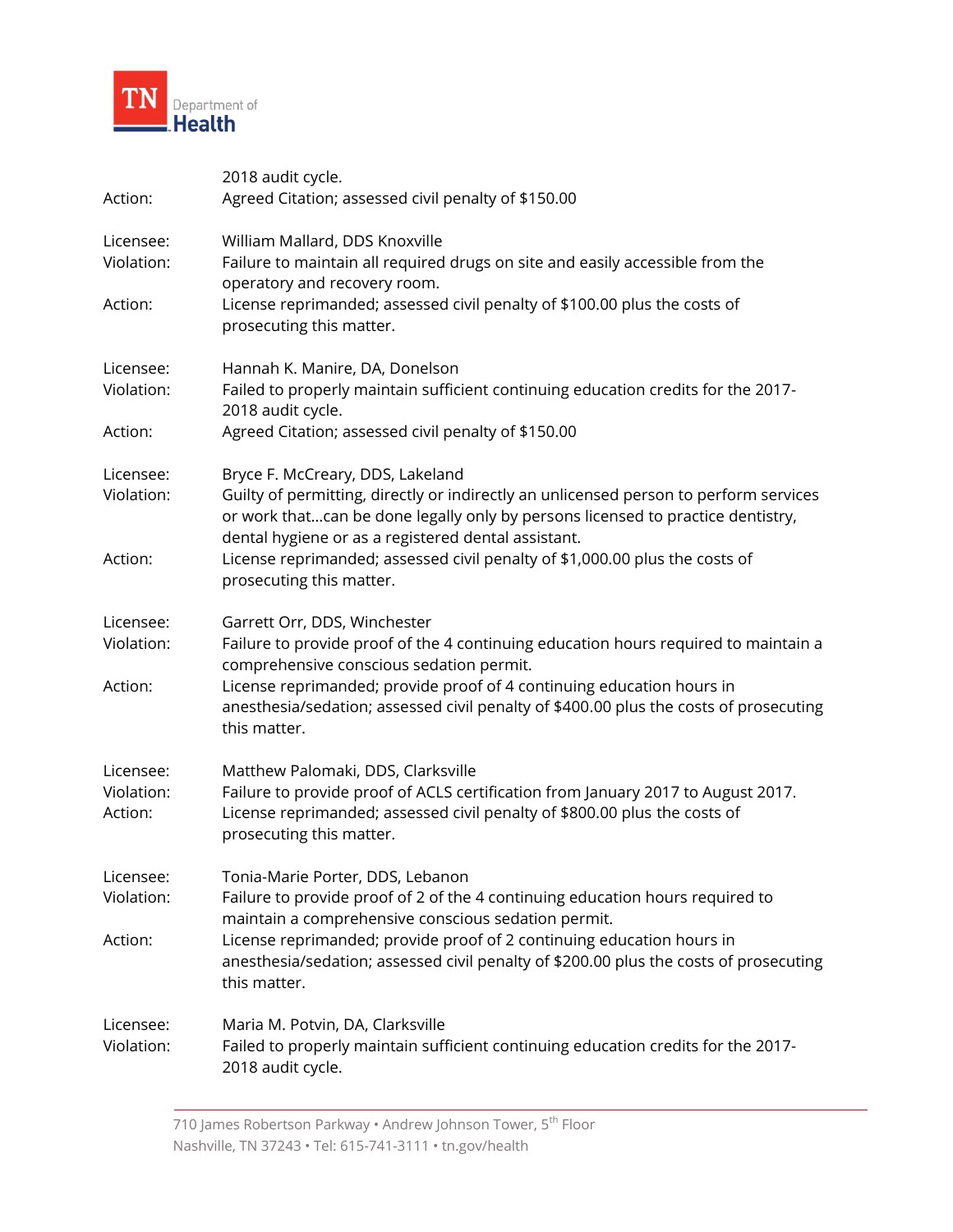

| Action:                            | Agreed Citation; assessed civil penalty of \$150.00                                                                                                                                                                                                                                                                                                           |
|------------------------------------|---------------------------------------------------------------------------------------------------------------------------------------------------------------------------------------------------------------------------------------------------------------------------------------------------------------------------------------------------------------|
| Licensee:<br>Violation:<br>Action: | Jason Primm, DDS, Brentwood<br>Failure to provide proof of 2 of the 4 continuing education hours required to<br>maintain a comprehensive conscious sedation permit.<br>License reprimanded; provide proof of 2 continuing education hours in<br>anesthesia/sedation; assessed civil penalty of \$200.00 plus the costs of prosecuting<br>this matter.         |
| Licensee:<br>Violation:<br>Action: | Robin R. Reynolds, RDH, Rockwood<br>Failed to properly maintain sufficient continuing education credits for the 2017-<br>2018 audit cycle.<br>Agreed Citation; assessed civil penalty of \$300.00                                                                                                                                                             |
| Licensee:<br>Violation:            | Kayla A. Smith, RDA, Brighton<br>Failure to timely renew license and practicing on an expired license                                                                                                                                                                                                                                                         |
| Action:                            | License reprimanded; assessed civil penalty of \$1,000.00 plus the costs of<br>prosecuting this matter.                                                                                                                                                                                                                                                       |
| Licensee:<br>Violation:<br>Action: | Patrick Michael Stooksberry, DDS, Martin<br>Failure to provide proof of the 4 continuing education hours required to maintain a<br>comprehensive conscious sedation permit.<br>License reprimanded; provide proof of 4 continuing education hours in<br>anesthesia/sedation; assessed civil penalty of \$400.00 plus the costs of prosecuting<br>this matter. |
| Licensee:<br>Violation:            | Stephanie B. Thomason, DA, Ringgold, Georgia<br>Failed to properly maintain sufficient continuing education credits for the 2017-<br>2018 audit cycle.                                                                                                                                                                                                        |
| Action:                            | Agreed Citation; assessed civil penalty of \$150.00                                                                                                                                                                                                                                                                                                           |
| Licensee:<br>Violation:            | Cierra Love Trussell, DA, Lynchburg<br>Failure to provide proof of 24 of continuing education hours required to maintain a<br>license.                                                                                                                                                                                                                        |
| Action:                            | License voluntarily retired with terms for reactivation                                                                                                                                                                                                                                                                                                       |
| Licensee:<br>Violation:            | Hali S. Vice, DA, Wildwood, Georgia<br>Failed to properly maintain sufficient continuing education credits for the 2017-<br>2018 audit cycle.                                                                                                                                                                                                                 |
| Action:                            | Agreed Citation; assessed civil penalty of \$150.00                                                                                                                                                                                                                                                                                                           |
| Licensee:                          | Whitney Leanne Wilson, DDS, Nashville                                                                                                                                                                                                                                                                                                                         |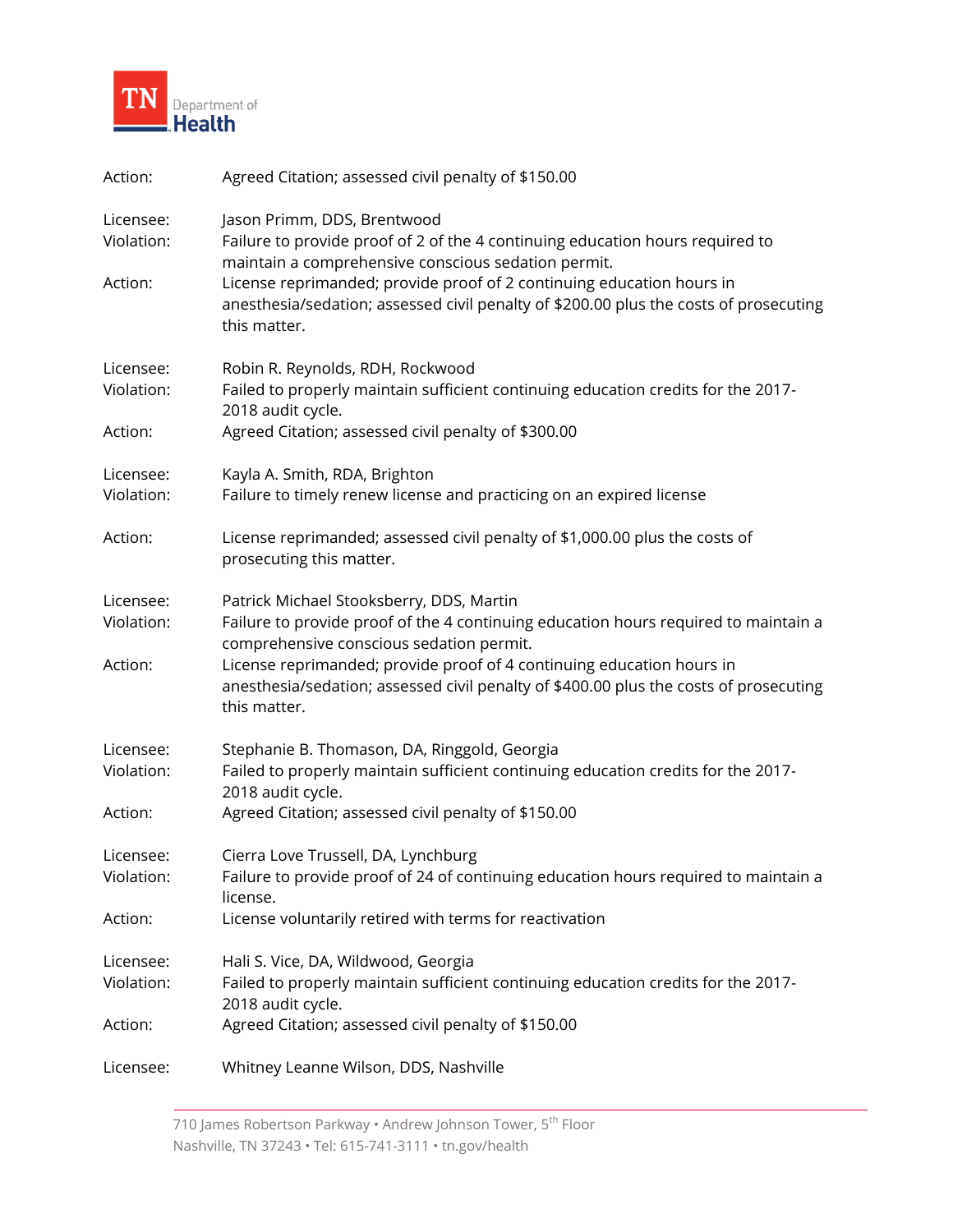

| Violation: | Guilty of conducting the practice of dentistry so as to permit directly or indirectly<br>an unlicensed person to perform services or work that under the provisions of this<br>chapter can be done legally only by persons licensed to practice dentistry or dental<br>hygiene or as a registered dental assistant.                                                                                              |
|------------|------------------------------------------------------------------------------------------------------------------------------------------------------------------------------------------------------------------------------------------------------------------------------------------------------------------------------------------------------------------------------------------------------------------|
| Action:    | License reprimanded; assessed civil penalty of \$1,000.00 plus the costs of<br>prosecuting this matter.                                                                                                                                                                                                                                                                                                          |
| Licensee:  | Jessica Woodard, RDA, Nashville                                                                                                                                                                                                                                                                                                                                                                                  |
| Violation: | Failure to provide proof of 24 of continuing education hours required to maintain a<br>license.                                                                                                                                                                                                                                                                                                                  |
| Action:    | License reprimanded; provide proof of 24 continuing education hours including 2<br>hours in chemical dependency; civil penalty of \$150.00.                                                                                                                                                                                                                                                                      |
| Licensee:  | April West-Rhea, RDA, Johnson City                                                                                                                                                                                                                                                                                                                                                                               |
| Violation: | Failure to maintain advocacy of the Tennessee Dental Wellness Foundation as<br>previously ordered by the board. Guilty of habitual personal misuse of narcotics,<br>controlled substances, controlled substance analogues or other drugs or<br>stimulants in such a manner as to adversely affect the person's ability to practice<br>dentistry, dental hygiene or as a registered dental assistant.             |
| Action:    | License placed on probation for 3 years; ordered to enter into an Aftercare<br>Contract with the Tennessee Dental Wellness Foundation (TDWF); provide the<br>Board Consultant a copy of the assessment by TDWF and follow all<br>recommendations; submit quarterly reports to the Disciplinary Coordinator of the<br>Department of Health; assessed all costs associated with the prosecution of this<br>matter. |

# **BOARD OF DISPENSING OPTICIANS**

| Licensee:  | Randal L. Cheek, DPO, Columbia                                                                                                                         |
|------------|--------------------------------------------------------------------------------------------------------------------------------------------------------|
| Violation: | Failure to timely renew license and continuing to practice as a Dispensing Optician                                                                    |
| Action:    | License reprimanded; assessed civil penalty of \$5,000.00 plus the costs of<br>investigation and enforcement in this matter.                           |
| Licensee:  | Randal L. Cheek, DPO, Columbia                                                                                                                         |
| Violation: | Failure to properly maintain sufficient continuing education credits regarding the<br>2018 Tennessee Dispensing Optician Jurisprudence Education Exam. |
| Action:    | Agreed Citation; assessed civil penalty of \$100.00                                                                                                    |
| Licensee:  | Peggy R. Happy Moyer, DPO, Hixson                                                                                                                      |
| Violation: | Failure to timely renew license and continuing to practice as a Dispensing Optician<br>on an expired license.                                          |
| Action:    | Agreed Citation; assessed civil penalty of \$100.00                                                                                                    |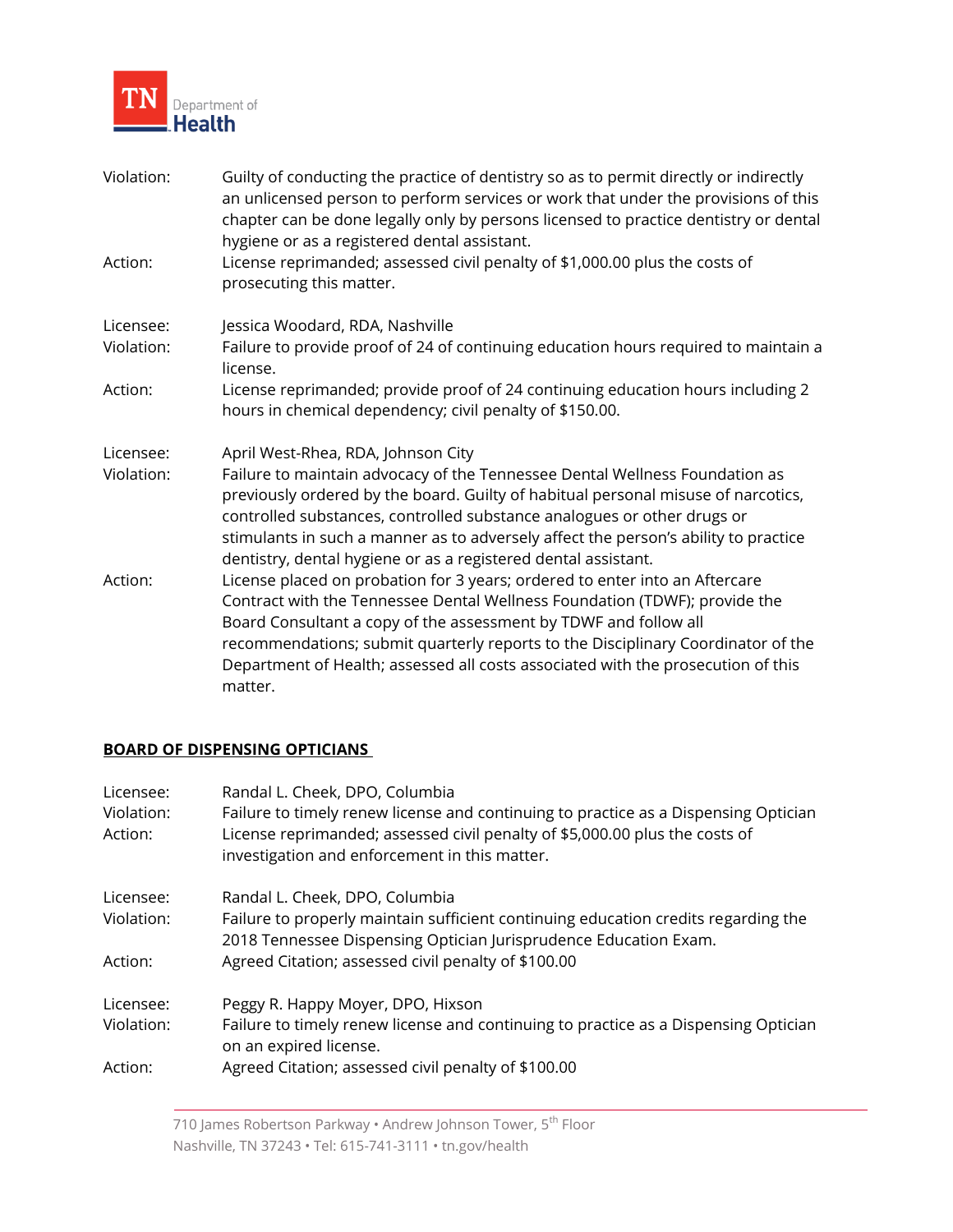

### **BOARD OF MASSAGE LICENSURE**

| Licensee:  | Champalou Spa, Establishment, Bartlett                            |
|------------|-------------------------------------------------------------------|
| Violation: | Operating an establishment without a license                      |
| Action:    | Conditional license granted; assessed civil penalty of \$7,000.00 |

### **BOARD OF MEDICAL EXAMINERS**

| Licensee:  | John Richard Manning, MD, Ashland City                                                                                           |
|------------|----------------------------------------------------------------------------------------------------------------------------------|
| Violation: | Guilty of Unprofessional, dishonorable or unethical conduct regarding improper<br>prescribing.                                   |
| Action:    | License reprimanded; assessed civil penalty of \$2,000.00 plus the costs of<br>prosecuting this matter                           |
| Licensee:  | Emebet Melaku, MDXL, Antioch                                                                                                     |
| Violation: | Failed to timely renew license and practiced on an expired license                                                               |
| Action:    | Agreed Citation; assessed civil penalty of \$200.00                                                                              |
| Licensee:  | Kayla Markel Petty, MDXL, Estill Springs                                                                                         |
| Violation: | Failed to timely renew license and practiced on an expired license                                                               |
| Action:    | Agreed Citation; assessed civil penalty of \$100.00                                                                              |
| Licensee:  | Glenda Sholey-Holmes, MDXL, Tullahoma                                                                                            |
| Violation: | Failed to timely renew license and practiced on an expired license                                                               |
| Action:    | Agreed Citation; assessed civil penalty of \$300.00                                                                              |
| Licensee:  | Stephen M. Treon, MD, Copperhill, Tennessee                                                                                      |
| Violation: | Guilty of inadequate cleaning, disinfection and sterilization practices.                                                         |
| Action:    | License reprimanded; obtain certified infection preventionist to develop a                                                       |
|            | comprehensive infection control plan and submit quarterly reports for one year;<br>assessed the costs of prosecuting this matter |
| Licensee:  | *Dean Wickel, MD, Prospect, Kentucky                                                                                             |
| Violation: | Discipline in other states                                                                                                       |
| Action:    | Conditional license granted; lifetime advocacy and contract with Tennessee                                                       |
|            | Medical Foundation.                                                                                                              |
|            |                                                                                                                                  |

*\*Late reporting from December, 2019.*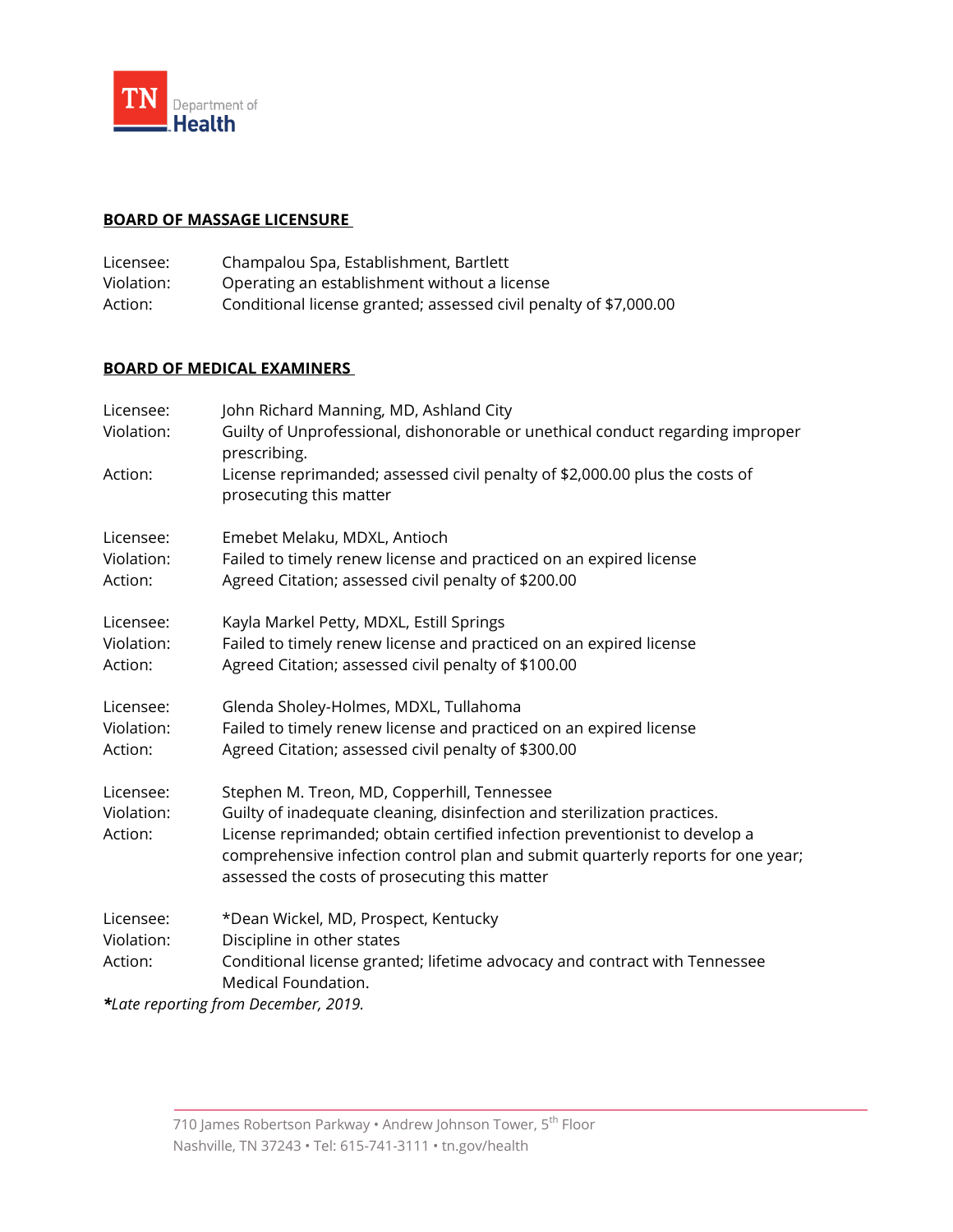

### **BOARD OF MEDICAL EXAMINERS' COMMITTEE ON PHYSICIAN ASSISTANTS**

| Licensee:  | Dean A. Beach, PA, Mount Juliet, Tennessee                           |
|------------|----------------------------------------------------------------------|
| Violation: | Failed to properly maintain sufficient continuing education credits. |
| Action:    | Agreed Citation; assessed civil penalty of \$40.00                   |
| Licensee:  | Heather Marie Smith, Applicant, Harriman, Tennessee                  |
| Violation: | Prior criminal convictions and discipline out of state.              |
| Action:    | License denied.                                                      |

### **BOARD OF NURSING**

| Licensee:  | Siobhon Dogar, LPN, Selmer      |
|------------|---------------------------------|
| Violation: | Failure to pay child support    |
| Action:    | License suspended               |
| Licensee:  | Darrick Glasper, LPN, Memphis   |
| Violation: | Failure to pay child support    |
| Action:    | License suspended               |
| Licensee:  | Joshua Hill, LPN, Roan Mountain |
| Violation: | Failure to pay child support    |
| Action:    | License suspended               |

### **BOARD OF PHARMACY**

- Licensee: Fidah E. Al-Abed, RT, Johnson City
- Violation: Alleged to have violated the following: It is unlawful for any person, firm or corporation to possess, sell, barter or give away any drug known as legend drugs…except upon the written prescription of a duly licensed physician, certified physician's assistant, nurse…who is rendering service under the supervision, control and responsibility of a licensed physician…a dentist, an optometrist…or a veterinarian, and compounded or dispensed by a duly registered pharmacist. It is unlawful for any person, firm or corporation to obtain or attempt to obtain a legend drug, or to procure to attempt to procure the administration of a legend drug, by fraud, deceit, misrepresentation, subterfuge, forgery, alteration of a prescription, by the concealment of material fact, or by the use of a false name or address. It is unlawful for any person to have in such person's possession, any drug herein defined or enumerated, without the same having been prescribed by a duly licensed physician, certified physician assistant, dentist, optometrist…or veterinarian, and having been dispensed by a pharmacy duly licensed and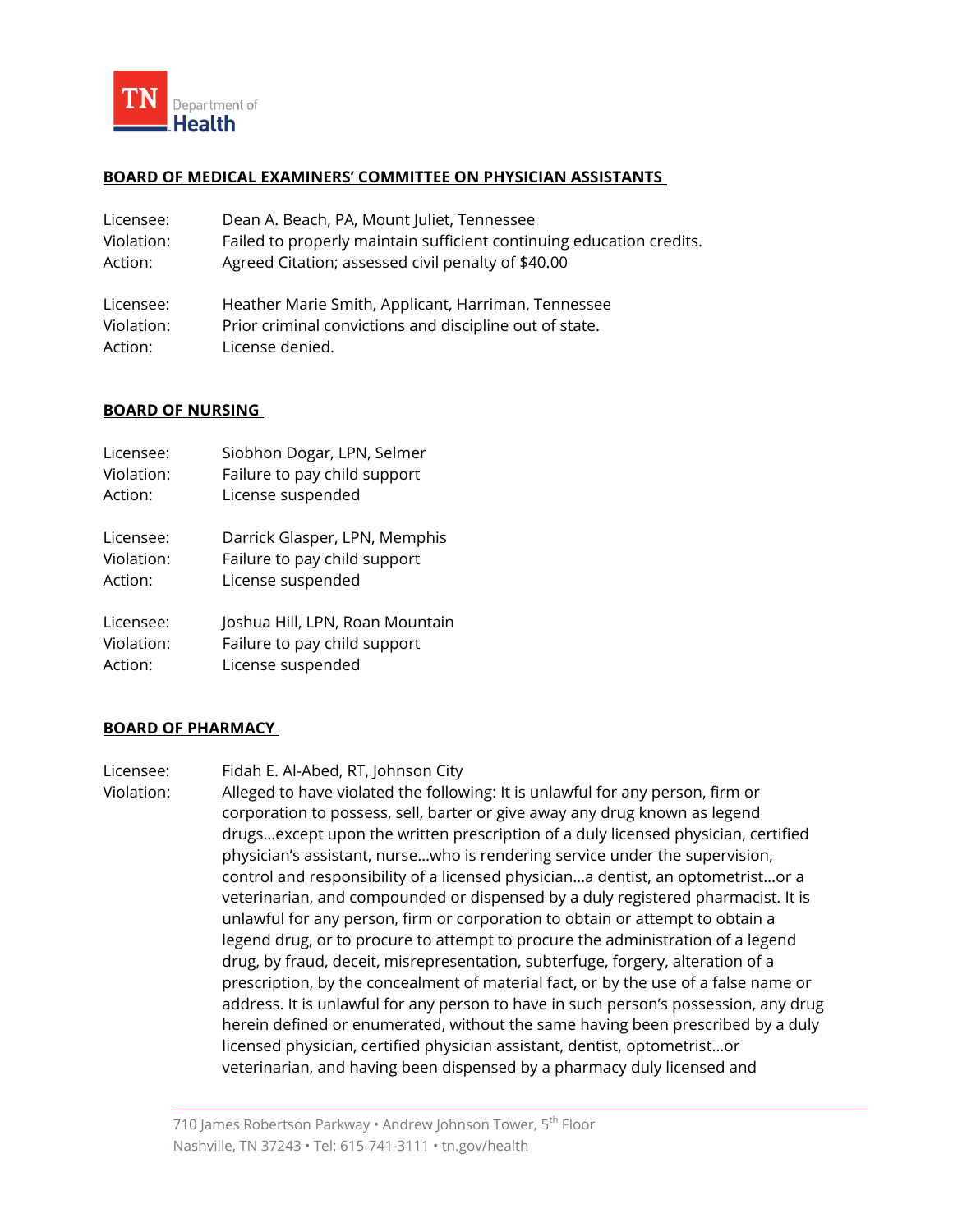

| Action:                            | registered in this state, unless such person was a resident of another state and had<br>the prescription therefore filled by a duly licensed and registered pharmacist of<br>such other state. It is unlawful for any person knowingly or intentionally to: Acquire<br>or obtain, or attempt to acquire or attempt to obtain, possession of controlled<br>substance by misrepresentation, fraud, forgery, deception or subterfuge. Engaging<br>in conduct prohibited or made unlawful by any of the provisions of parts 2-5 of this<br>chapter or any other laws of the state or of the United States relating to drugs or to<br>the practice of pharmacy. Been guilty of dishonorable, immoral, unethical or<br>unprofessional conduct.<br>License voluntarily surrendered/revoked. |
|------------------------------------|--------------------------------------------------------------------------------------------------------------------------------------------------------------------------------------------------------------------------------------------------------------------------------------------------------------------------------------------------------------------------------------------------------------------------------------------------------------------------------------------------------------------------------------------------------------------------------------------------------------------------------------------------------------------------------------------------------------------------------------------------------------------------------------|
| Licensee:<br>Violation:<br>Action: | Amanda Shae Bearden, RT, Clarksville<br>Guilty of performing duties of a pharmacy technician on an expired license.<br>Assessed civil penalty of \$100.00                                                                                                                                                                                                                                                                                                                                                                                                                                                                                                                                                                                                                            |
| Licensee:<br>Violation:            | Cookeville Pharmacy, LLC D/B/A Andy's Pharmacy, Cookeville<br>Failure to properly maintain inventories and records of all controlled substances<br>listed in Schedule I and II, separately from all other records of the pharmacy.<br>Failure to properly maintain inventories and records of Schedules III, IV, and V<br>controlled substances, either separately from all other records of the pharmacy or<br>in such form that the information required is readily retrievable from ordinary<br>business records of the pharmacy. Failure to perform a proper inventory following<br>the departure of the pharmacist in charge. Failure to properly initial prescription<br>orders.                                                                                               |
| Action:                            | License reprimanded; assessed costs of prosecuting this case                                                                                                                                                                                                                                                                                                                                                                                                                                                                                                                                                                                                                                                                                                                         |
| Licensee:<br>Violation:            | Tracy Leann Eschelbacher, D.Ph, Cookeville<br>Failure to properly maintain inventories and records of all controlled substances<br>listed in Schedule I and II, separately from all other records of the pharmacy.<br>Failure to properly maintain inventories and records of Schedules III, IV, and V<br>controlled substances, either separately from all other records of the pharmacy or<br>in such form that the information required is readily retrievable from ordinary<br>business records of the pharmacy. Failure to perform a proper inventory following<br>the departure of the pharmacist in charge. Failure to properly initial prescription<br>orders.                                                                                                               |
| Action:                            | License reprimanded.                                                                                                                                                                                                                                                                                                                                                                                                                                                                                                                                                                                                                                                                                                                                                                 |
| Licensee:<br>Violation:            | Hardin Medical Center Pharmacy, Savannah<br>Failure to obtain practical and/or academic training in the compounding and<br>dispensing of sterile products. Failure to follow USP standards for sterile<br>compounding. Failure to use proper aseptic technique in all sterile product<br>compounding as defined by the pharmacy practice site's policies and procedures.                                                                                                                                                                                                                                                                                                                                                                                                             |
| Action:                            | License reprimanded; assessed civil penalty of \$1,000.00 plus the costs of                                                                                                                                                                                                                                                                                                                                                                                                                                                                                                                                                                                                                                                                                                          |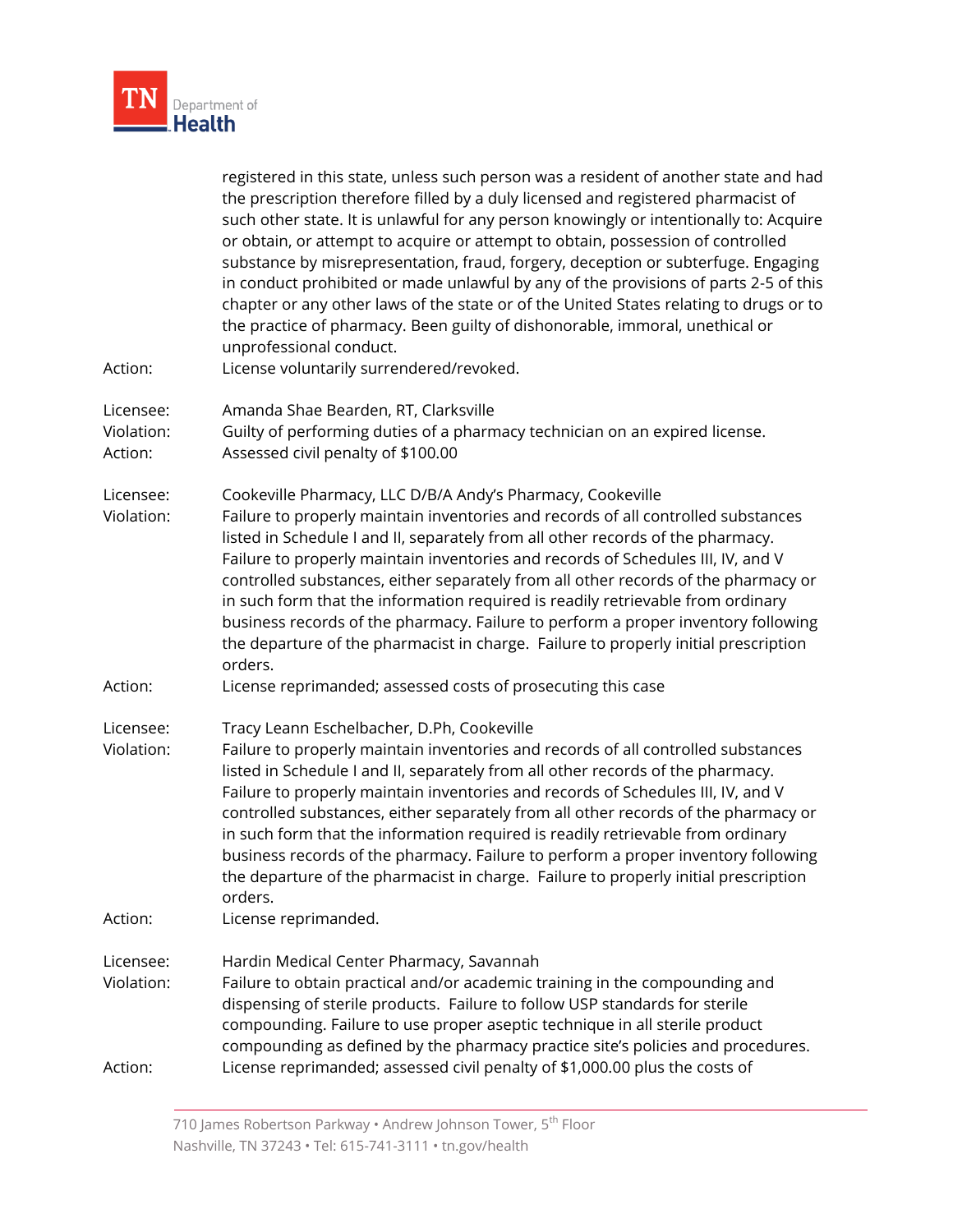

prosecuting this case

| Licensee:<br>Violation: | Suzanne Elizabeth Middleton, RT, Maryville<br>Guilty of dishonorable, immoral, unethical or unprofessional conduct. Failed urine                                                                                                                                                                                                                                                                                                                                                                                                                                                                                                                                                                                                                                                                                                                                                                                                                                                                                                                                                                                                                                                                                                                                                                                                                                                                                                                                                                                                                                                                                                                                                                                                                                                                                                                                                                                                                   |
|-------------------------|----------------------------------------------------------------------------------------------------------------------------------------------------------------------------------------------------------------------------------------------------------------------------------------------------------------------------------------------------------------------------------------------------------------------------------------------------------------------------------------------------------------------------------------------------------------------------------------------------------------------------------------------------------------------------------------------------------------------------------------------------------------------------------------------------------------------------------------------------------------------------------------------------------------------------------------------------------------------------------------------------------------------------------------------------------------------------------------------------------------------------------------------------------------------------------------------------------------------------------------------------------------------------------------------------------------------------------------------------------------------------------------------------------------------------------------------------------------------------------------------------------------------------------------------------------------------------------------------------------------------------------------------------------------------------------------------------------------------------------------------------------------------------------------------------------------------------------------------------------------------------------------------------------------------------------------------------|
|                         | drug screen; positive for methamphetamine.                                                                                                                                                                                                                                                                                                                                                                                                                                                                                                                                                                                                                                                                                                                                                                                                                                                                                                                                                                                                                                                                                                                                                                                                                                                                                                                                                                                                                                                                                                                                                                                                                                                                                                                                                                                                                                                                                                         |
| Action:                 | License voluntarily surrendered/revoked                                                                                                                                                                                                                                                                                                                                                                                                                                                                                                                                                                                                                                                                                                                                                                                                                                                                                                                                                                                                                                                                                                                                                                                                                                                                                                                                                                                                                                                                                                                                                                                                                                                                                                                                                                                                                                                                                                            |
| Licensee:               | Bridgett Latoya Patterson, RT, Memphis                                                                                                                                                                                                                                                                                                                                                                                                                                                                                                                                                                                                                                                                                                                                                                                                                                                                                                                                                                                                                                                                                                                                                                                                                                                                                                                                                                                                                                                                                                                                                                                                                                                                                                                                                                                                                                                                                                             |
| Violation:              | Guilty of diversion of controlled substances. To wit: It is unlawful for any person,<br>firm or corporation to possess, sell, barter or give away any drug known as legend<br>drugsexcept upon the written prescription of a duly licensed physician, certified<br>physician's assistant, nursewho is rendering service under the supervision,<br>control and responsibility of a licensed physiciana dentist, an optometristor a<br>veterinarian, and compounded or dispensed by a duly registered pharmacist. It is<br>unlawful for any person, firm or corporation to obtain or attempt to obtain a<br>legend drug, or to procure to attempt to procure the administration of a legend<br>drug, by fraud, deceit, misrepresentation, subterfuge, forgery, alteration of a<br>prescription, by the concealment of material fact, or by the use of a false name or<br>address. It is unlawful for any person to have in such person's possession, any drug<br>herein defined or enumerated, without the same having been prescribed by a duly<br>licensed physician, certified physician assistant, dentist, optometristor<br>veterinarian, and having been dispensed by a pharmacy duly licensed and<br>registered in this state, unless such person was a resident of another state and had<br>the prescription therefore filled by a duly licensed and registered pharmacist of<br>such other state. It is unlawful for any person knowingly or intentionally to: Acquire<br>or obtain, or attempt to acquire or attempt to obtain, possession of controlled<br>substance by misrepresentation, fraud, forgery, deception or subterfuge. Engaging<br>in conduct prohibited or made unlawful by any of the provisions of parts 2-5 of this<br>chapter or any other laws of the state or of the United States relating to drugs or to<br>the practice of pharmacy. Been guilty of dishonorable, immoral, unethical or<br>unprofessional conduct. |
| Action:                 | License voluntarily surrendered/revoked                                                                                                                                                                                                                                                                                                                                                                                                                                                                                                                                                                                                                                                                                                                                                                                                                                                                                                                                                                                                                                                                                                                                                                                                                                                                                                                                                                                                                                                                                                                                                                                                                                                                                                                                                                                                                                                                                                            |
| Licensee:               | Isiah Jacori Pigram, RT, Memphis                                                                                                                                                                                                                                                                                                                                                                                                                                                                                                                                                                                                                                                                                                                                                                                                                                                                                                                                                                                                                                                                                                                                                                                                                                                                                                                                                                                                                                                                                                                                                                                                                                                                                                                                                                                                                                                                                                                   |
| Violation:              | Guilty of diversion of approximately 300 Tramadol HLC 50 mg tablets. To wit: It is<br>unlawful for any person, firm or corporation to possess, sell, barter or give away<br>any drug known as legend drugsexcept upon the written prescription of a duly<br>licensed physician, certified physician's assistant, nursewho is rendering service<br>under the supervision, control and responsibility of a licensed physiciana dentist,<br>an optometristor a veterinarian, and compounded or dispensed by a duly<br>registered pharmacist. It is unlawful for any person, firm or corporation to obtain<br>or attempt to obtain a legend drug, or to procure to attempt to procure the<br>administration of a legend drug, by fraud, deceit, misrepresentation, subterfuge,                                                                                                                                                                                                                                                                                                                                                                                                                                                                                                                                                                                                                                                                                                                                                                                                                                                                                                                                                                                                                                                                                                                                                                         |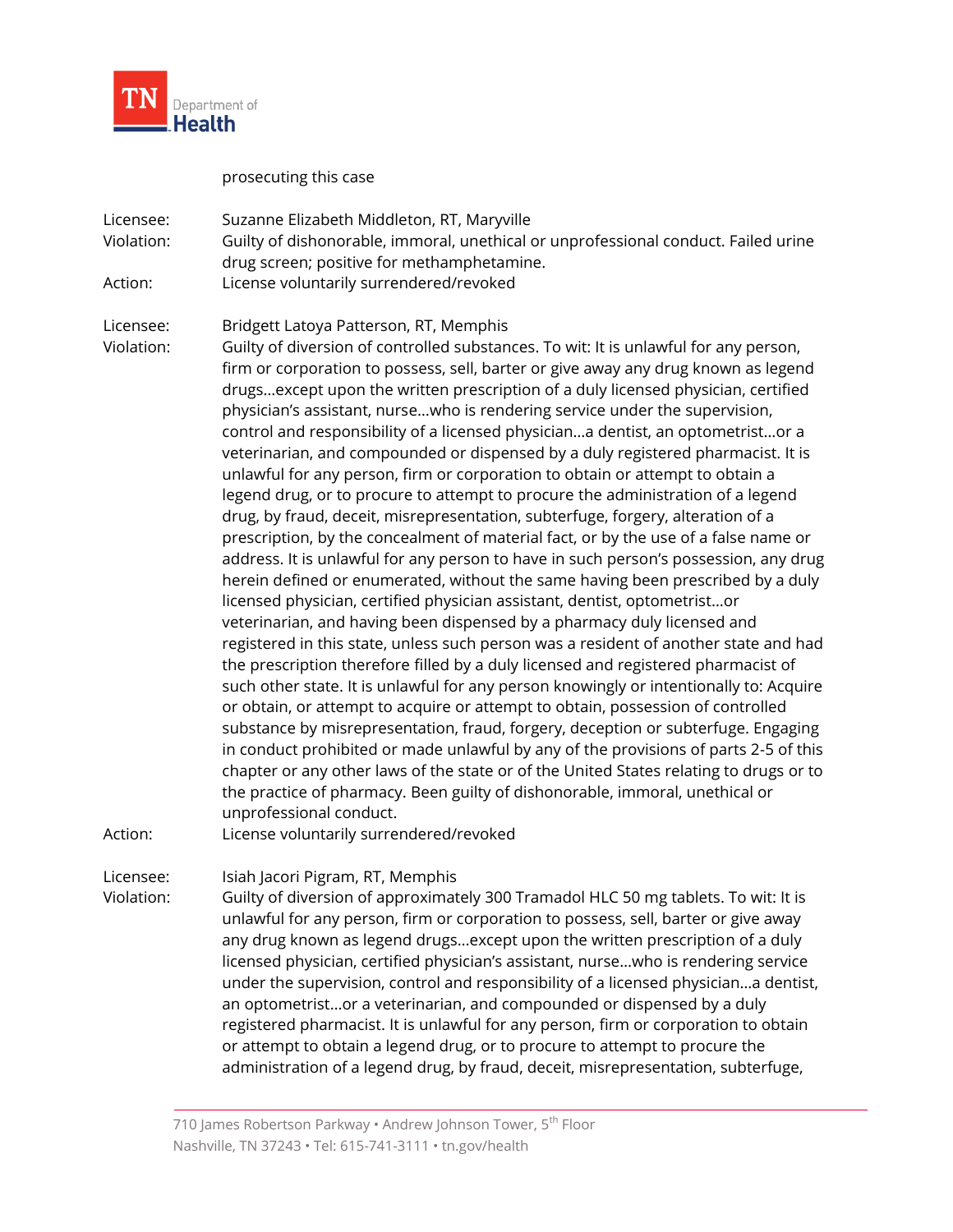

| Action:                 | forgery, alteration of a prescription, by the concealment of material fact, or by the<br>use of a false name or address. It is unlawful for any person to have in such<br>person's possession, any drug herein defined or enumerated, without the same<br>having been prescribed by a duly licensed physician, certified physician assistant,<br>dentist, optometristor veterinarian, and having been dispensed by a pharmacy<br>duly licensed and registered in this state, unless such person was a resident of<br>another state and had the prescription therefore filled by a duly licensed and<br>registered pharmacist of such other state. It is unlawful for any person knowingly<br>or intentionally to: Acquire or obtain, or attempt to acquire or attempt to obtain,<br>possession of controlled substance by misrepresentation, fraud, forgery, deception<br>or subterfuge. Engaging in conduct prohibited or made unlawful by any of the<br>provisions of parts 2-5 of this chapter or any other laws of the state or of the<br>United States relating to drugs or to the practice of pharmacy. Been guilty of<br>dishonorable, immoral, unethical or unprofessional conduct.<br>License voluntarily surrendered/revoked                                                                                                                                                                                                                                                                                                                                                                                                                                                                                                                                                                                                                                                  |
|-------------------------|-----------------------------------------------------------------------------------------------------------------------------------------------------------------------------------------------------------------------------------------------------------------------------------------------------------------------------------------------------------------------------------------------------------------------------------------------------------------------------------------------------------------------------------------------------------------------------------------------------------------------------------------------------------------------------------------------------------------------------------------------------------------------------------------------------------------------------------------------------------------------------------------------------------------------------------------------------------------------------------------------------------------------------------------------------------------------------------------------------------------------------------------------------------------------------------------------------------------------------------------------------------------------------------------------------------------------------------------------------------------------------------------------------------------------------------------------------------------------------------------------------------------------------------------------------------------------------------------------------------------------------------------------------------------------------------------------------------------------------------------------------------------------------------------------------------------------------------------------------------------------------------------|
| Licensee:<br>Violation: | Leslie Roberts Turner, D.Ph, Elon, North Carolina<br>Guilty of dishonorable, immoral, unethical or unprofessional conduct to wit:<br>Engaging in conduct prohibited or made unlawful by any of the provisions or any<br>other laws of the state or of the United States relating to drugs or to the practice of<br>pharmacy. It is unlawful for any person, firm or corporation to possess, sell, barter<br>or give away any drug known as legend drugs, as defined in §53-10-101, except<br>upon the written prescription of a duly licensed physician, certified physician's<br>assistant, nurse authorized pursuant to §63-6-204 or §63-9-113, who is rendering<br>service under the supervision, control and responsibility of a licensed physician,<br>and who meets the requirements pursuant to §63-7-123, a dentist, an optometrist<br>authorized pursuant to §63-8-102(12), or a veterinarian, and compounded or<br>dispensed by a duly registered pharmacist. It is unlawful for any person, firm or<br>corporation to obtain or attempt to obtain a legend drug, or to procure to attempt<br>to procure the administration of a legend drug, by fraud, deceit, misrepresentation,<br>subterfuge, forgery, alteration of a prescription, by the concealment of a material<br>fact, or by the use of a false name or address. (a)It is unlawful for any person to<br>have in such person's possession, any drug herein defined or enumerated, without<br>the same having been prescribed by a duly licensed physician, certified physician<br>assistant, dentist, optometrist authorized pursuant to §63-8-102(12), or<br>veterinarian, and having been dispensed by a pharmacy duly licensed and<br>registered in this state, unless such person was a resident of another state and had<br>the prescription therefore filled by a duly licensed and registered pharmacist of |
| Action:                 | such other state.<br>License suspended; suspension immediately stayed and license placed on<br>probation for 2 years; obtain 12 hours of continuing education; prohibited from<br>serving any role in dispensing of prescriptions issued for Respondent or<br>Respondent's immediate family members; prohibited from accepting and/or                                                                                                                                                                                                                                                                                                                                                                                                                                                                                                                                                                                                                                                                                                                                                                                                                                                                                                                                                                                                                                                                                                                                                                                                                                                                                                                                                                                                                                                                                                                                                   |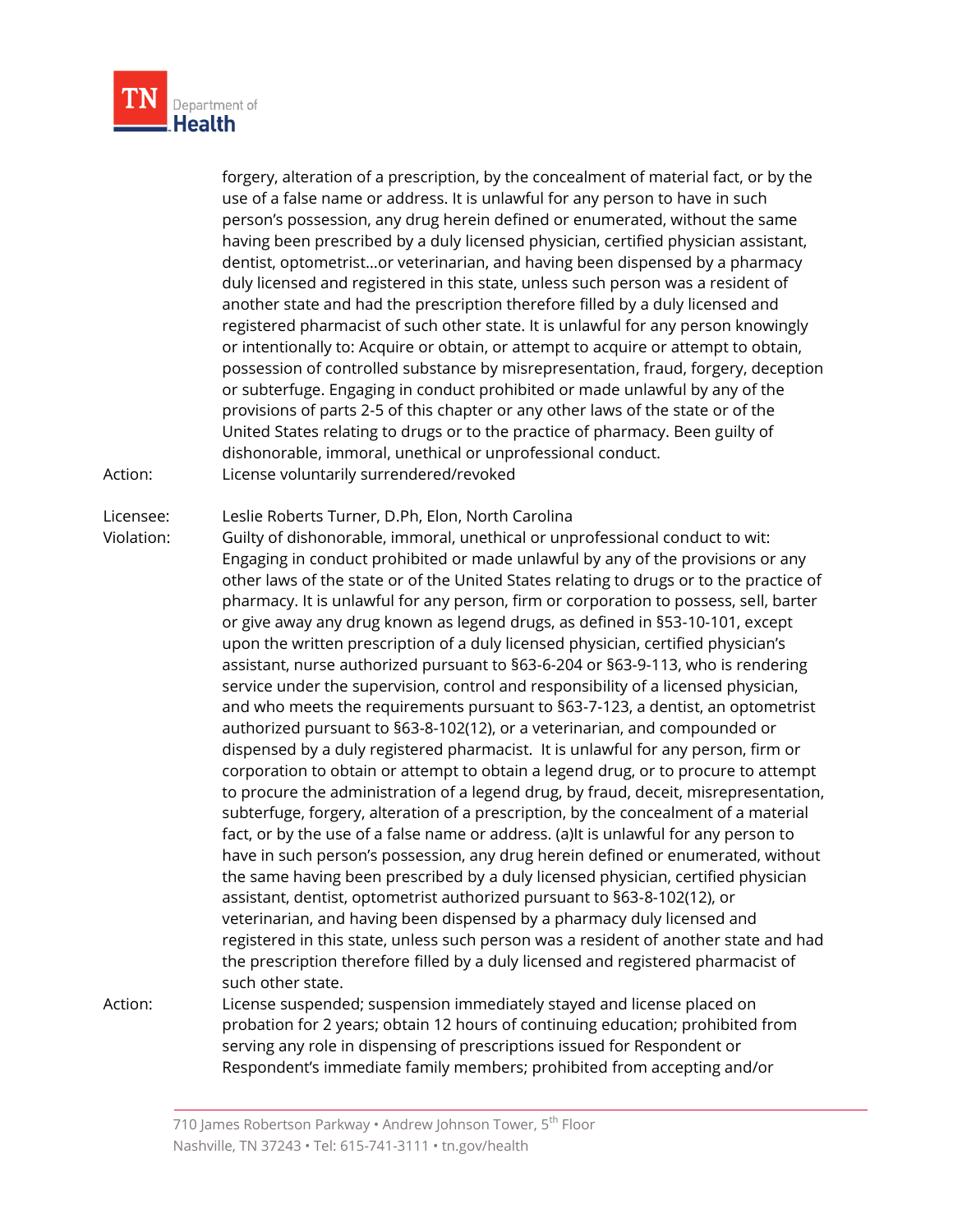

processing any verbal prescriptions for any patient; assessed the costs of prosecuting this case.

### **ABUSE REGISTRY**

| Name:<br>Abuse: | Raymond Allen, III<br>Physical     |
|-----------------|------------------------------------|
| Profession:     | <b>Direct Support Professional</b> |
| Name:           | <b>Whitney Berry</b>               |
| Abuse:          | Theft/Misappropriation             |
| Profession:     | Housekeeper                        |
| Name:           | <b>Sherry Rae Brooks</b>           |
| Abuse:          | Exploitation                       |
| Profession:     | Caregiver                          |
| Name:           | Heather C. Collins                 |
| Abuse:          | Exploitation                       |
| Profession:     | Caregiver                          |
| Name:           | Latasha Dannenfeldt                |
| Abuse:          | Physical                           |
| Profession:     | Direct Support Professional        |
| Name:           | Kristy Etheridge                   |
| Abuse:          | Exploitation                       |
| Profession:     | Caregiver                          |
| Name:           | Phyllis Mae Goodman                |
| Abuse:          | Exploitation                       |
| Profession:     | Not provided                       |
| Name:           | Debbie E. Piearce                  |
| Abuse:          | Exploitation                       |
| Profession:     | Caregiver                          |
| Name:           | Mary Sue Riddle                    |
| Abuse:          | Physical                           |
| Profession:     | Caregiver                          |
|                 |                                    |